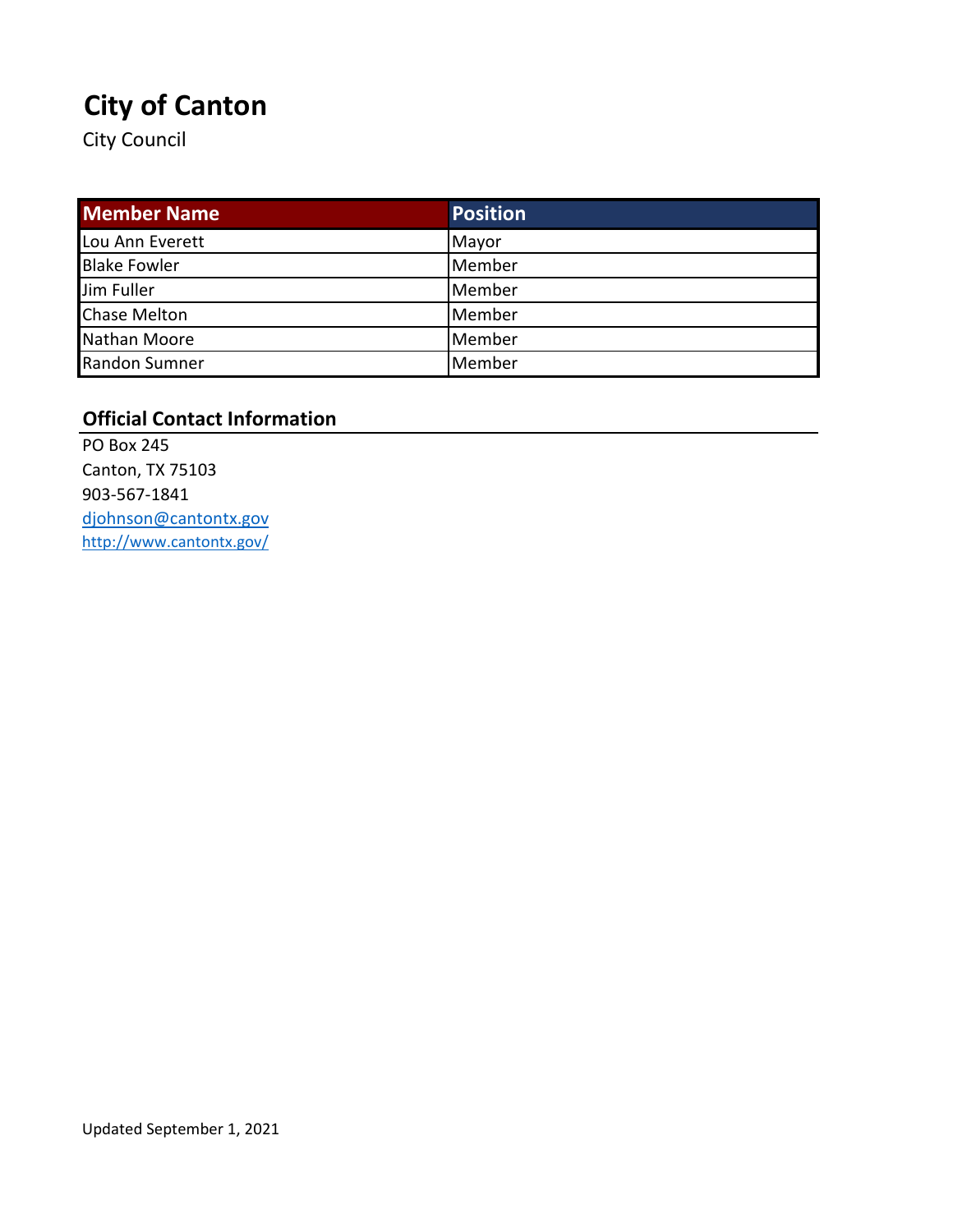# **City of Edgewood**

City Council

| <b>Member Name</b>    | <b>Position</b> |
|-----------------------|-----------------|
| <b>Steve Steadham</b> | Mayor           |
| Jack Pendleton        | Member          |
| Inez Goggans          | Member          |
| <b>Keith Rogers</b>   | Member          |
| <b>Ruby Smith</b>     | Member          |
| Louis Dunn            | Member          |

#### **Official Contact Information**

PO Box 377 Edgewood, TX 75117 903-896-4448 cityofedgewood@hotmail.com <http://edgewoodtexas.org/>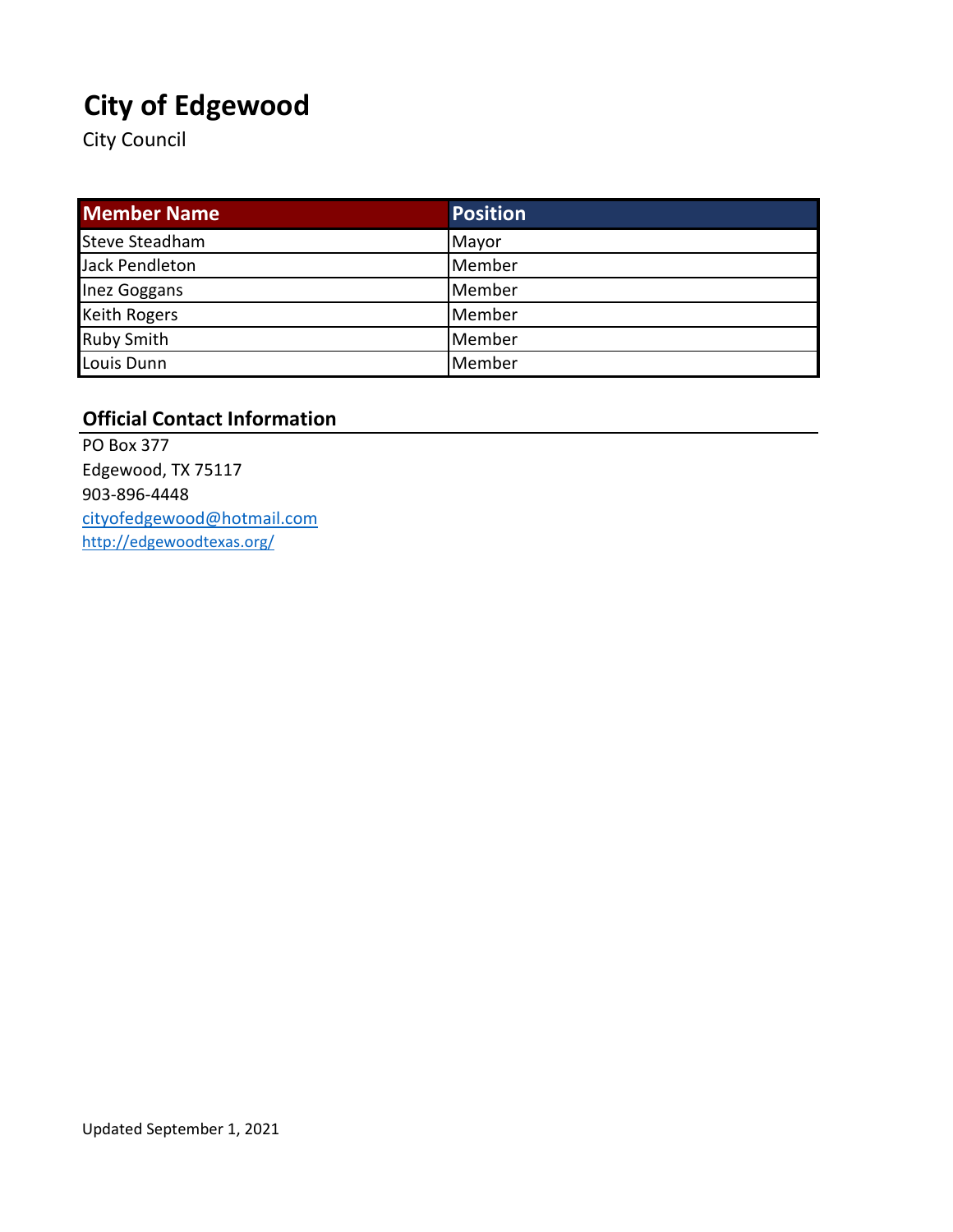# **City of Grand Saline**

City Council

| <b>Member Name</b>  | <b>Position</b> |
|---------------------|-----------------|
| Jeremy Gunnels      | Mayor           |
| Mary Jane Hollowell | Member          |
| Jennifer Henderson  | Member          |
| Jason Ivy           | Member          |
| <b>Ridge Tardy</b>  | Member          |
| July Cato           | Member          |

#### **Official Contact Information**

132 E. Frank St. Grand Saline, TX 75140 903-962-3122 Lmayne@grandsalinetx.gov <https://grandsalinetx.gov/>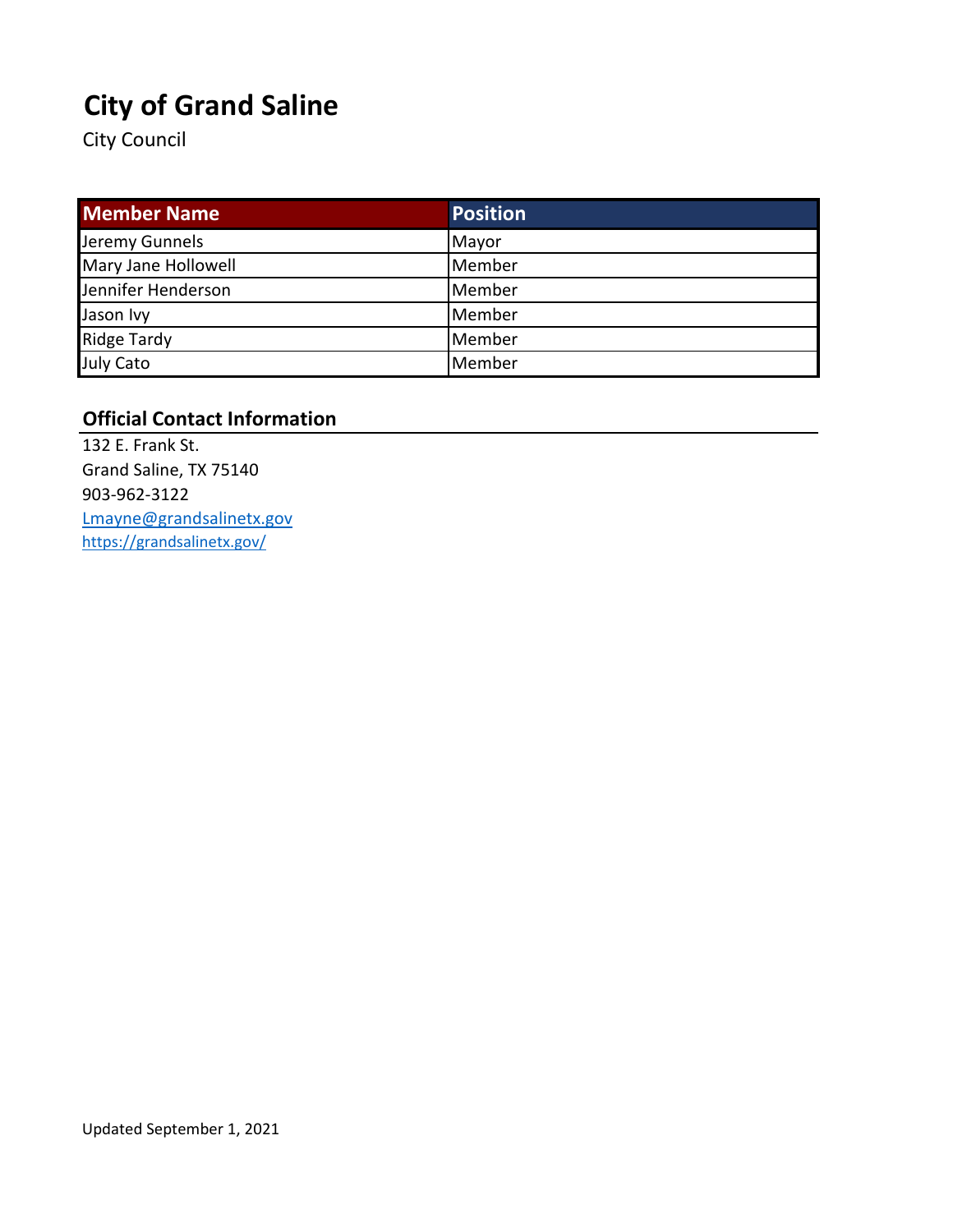# **City of Van**

City Council

| <b>Member Name</b> | Position |
|--------------------|----------|
| Don Smith          | Mayor    |
| Linzey Neal        | Member   |
| Charles Ryan       | Member   |
| Amanda Davis       | Member   |
| Ryan Hanson        | Member   |
| <b>Ernie Burns</b> | Member   |

### **Official Contact Information**

PO Box 487 Van, TX 75790 903-963-7216 shuff@vantexas.org <http://www.vantexas.org/>